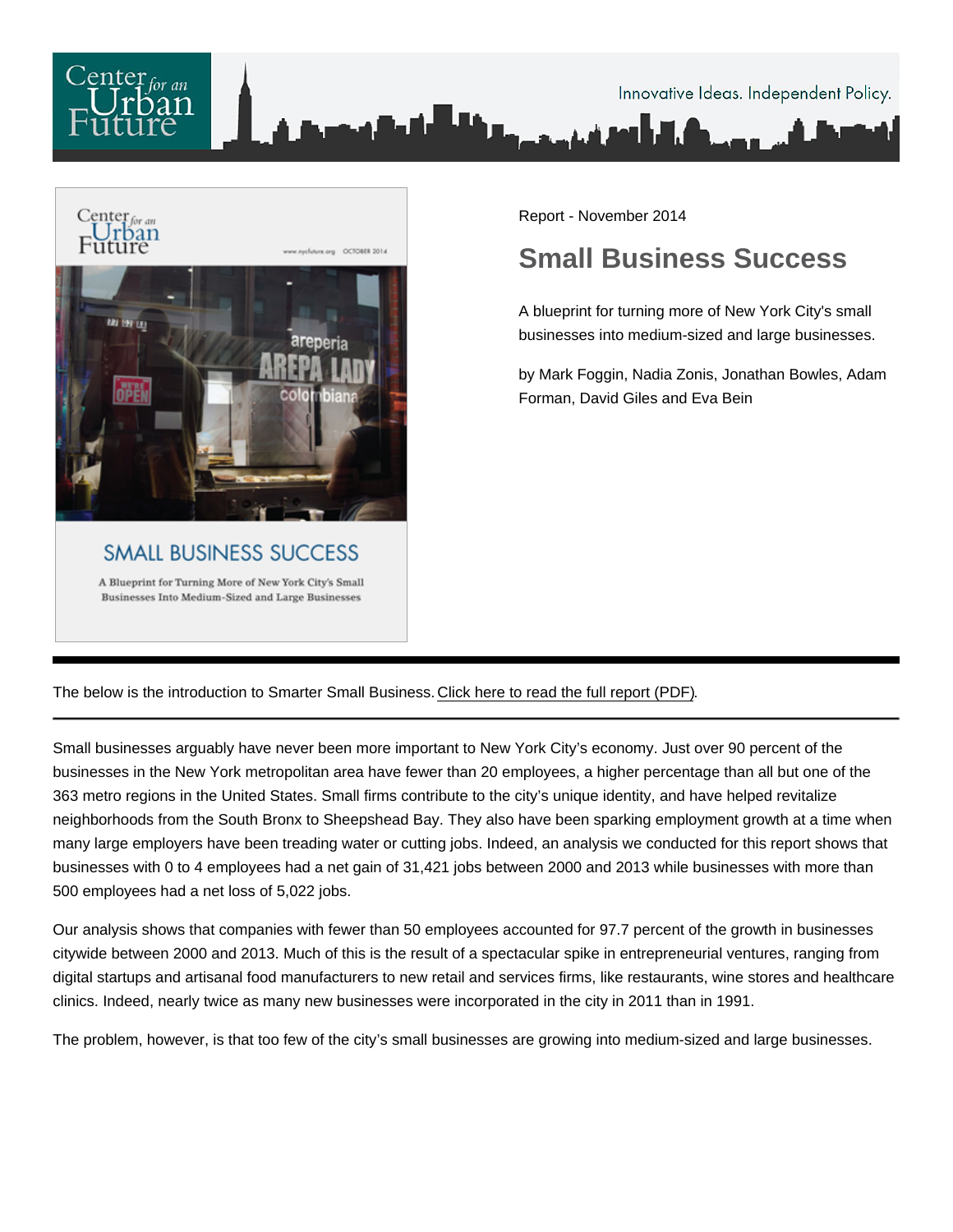Over the last 13 years, the bulk of the growth in new businesses in New York has been in firms with fewer than five employees. In 2013, 66.7 percent of the city's private sector businesses had fewer than five employees, up from 65.2 percent in 2008 and 63.9 percent in 2000. While these micro-businesses now make up roughly two-thirds of the city's companies, they accounted for 82.1 percent of the growth in new businesses between 2000 and 2013.

While a number of tech startups have experienced meteoric growth, the vast majority of small businesses in the city never expand in a meaningful way. It's not hard to fathom why most small businesses in the city stay small—if they survive at all. New York is one of the most expensive places to do business, and competition is fierce.

Yet, turning more of the city's very small businesses into even modestly larger businesses is one of New York's greatest opportunities for economic and employment growth in the next several years. If just one-third of the city's 165,000 microbusinesses added one new employee, it would mean 55,000 additional jobs citywide.

This report details how New York could get there.

New York City has no shortage of amazing small businesses. But interviews with a number of small business experts underscores what our data suggests: relatively few of the city's restaurants or retail businesses ever open a second location; most vendors never give up their pushcart in favor of becoming a store owner; and many manufacturers don't expand into markets outside of New York.

The good news is that, as this report details, numerous small businesses across the five boroughs have managed to expand. Their individual successes provide some clear lessons for what the de Blasio administration could do in the months and years ahead to support the expansion of more of the city's small businesses.

This report, the latest in a series of Center for an Urban Future studies focusing on the importance of small businesses and entrepreneurs to New York's economy, takes a comprehensive look at how the de Blasio administration can ensure that more of New York's small businesses grow into larger businesses. Rather than focusing on the hurdles facing the city's small businesses—as the Center and others have done in the past—this report takes a new approach and examines what has worked for small businesses that have successfully expanded in the five boroughs.

The centerpiece of our report is a series of 21 profiles of New York City-based small businesses that have managed to grow in recent years. They include: Bareburger, an organic burger chain that grew from a single restaurant in Astoria into a miniempire with 17 stores and 600 employees; Nate's Pharmacy, which has proven that independent pharmacies can expand even in an environment where national chain stores are exploding; Arepa Lady, a longtime street vendor in Jackson Heights that opened her first storefront business this year; Urban Martial Arts, a martial arts school that increased revenues by 30 percent after expanding into the vacant storefront next door; IDL Communications & Electric, a Staten Island-based contractor that has grown from one employee and \$24,000 in annual sales to 29 employees and \$10 million in sales; and Xi'an Famous Foods, a Chinese restaurant that expanded beyond its Flushing base to 7 locations across the city.

Based on interviews with the company's founders or current executives, each profile details the most important factors, decisions and supports—in essence, the secret sauce—that led to the firm's successful expansion.

The report, which was funded by Citi Community Development, also features our Small Business Success Blueprint, a roadmap with more than a dozen achievable recommendations for scaling up the city's small businesses. The ideas in our blueprint are drawn from what we learned in our small business profiles, as well as input from roughly two dozen additional small business assistance providers, microfinance experts, economic development officials and others we interviewed over the past six months.

There is much to take away from our interviews with small business owners. While it's clear that there's no magic formula to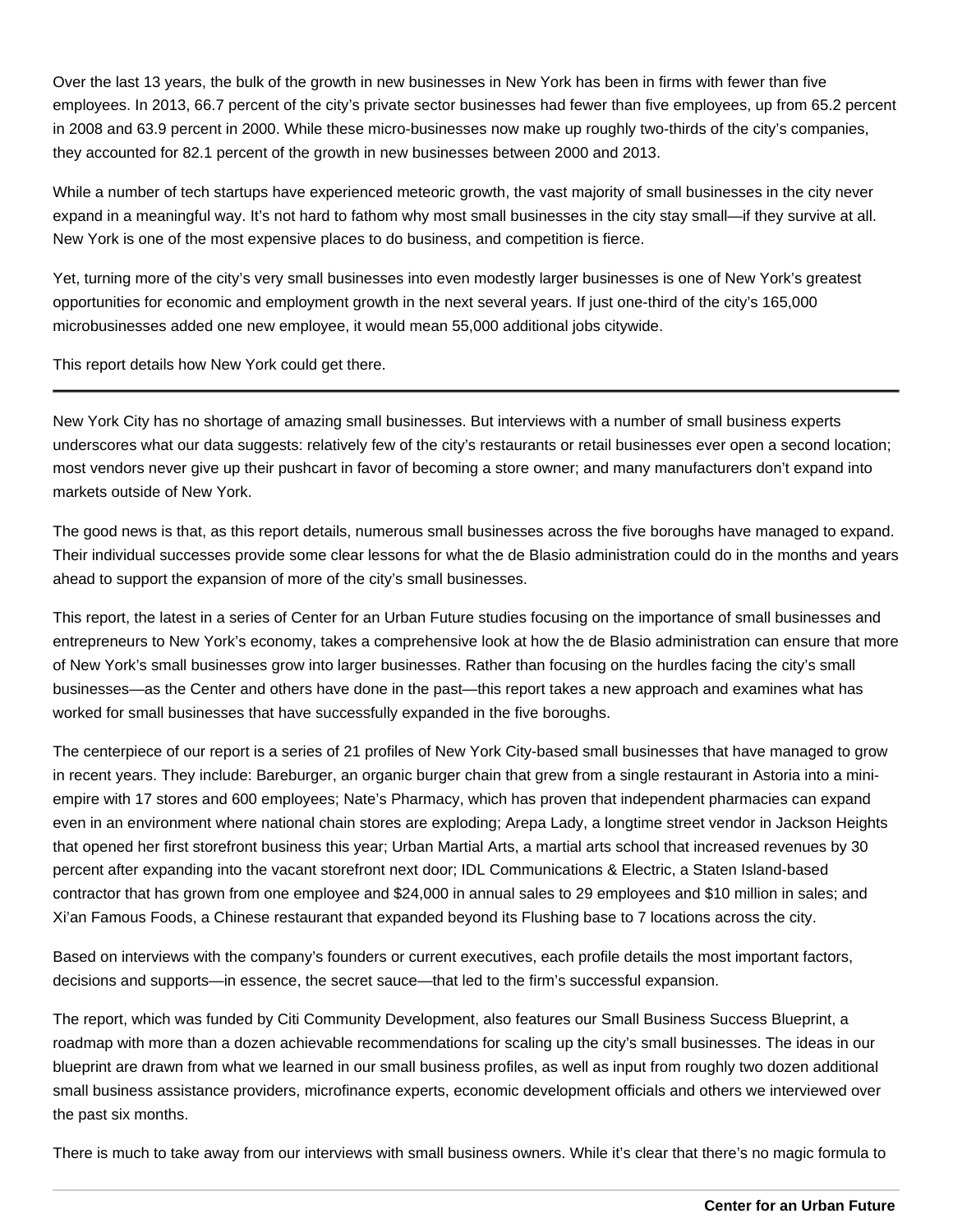help small businesses grow, many of the same things came up again and again when we asked business owners to help us pinpoint the steps they took that were most important to their firm's growth.

For several of the companies profiled in this report, landing a big corporate client or a government contract proved to be a critical springboard to new opportunities and a new level of revenues. A number of firms trace their growth to specific strategies to reach new markets outside their comfort zone. For others, it was their decision to invest in new technology and modernize their operations that gave them a lift. Some say that seeking out mentors was pivotal to their expansion, while many credit their willingness to plan for growth from the very beginning.

One of the key takeaways from our research is that technical assistance and peer-to-peer advice often provide a significant boost. Many of the successful small business owners we interviewed had access to specific business advice that they were able to leverage at key times in their maturation cycle. Most described this not as formalized training or business assistance education, but as access to peers who had succeeded before them, or an expert who provided perspective on a specific challenge or opportunity—like preparing for a loan, navigating a permitting process, making their first managerial hire or weighing the pros and cons of investing in the automation of a key function. While general business education was appreciated, it was the specific information, obtained at exactly the moment it was relevant, that was particularly meaningful.

All of the business owners we spoke with have moved beyond fetishizing their product to confidently embracing the business itself—what many experts refer to as working on the business instead of wholly in the business. These entrepreneurs understand how much their product or service costs to produce at different scales and how to price their product competitively against their peers. And they understand their market well enough to know who their peers are—and who they aren't.

Some hit their success by paying close attention to the trends in their sector, finding a niche to differentiate themselves, and steering their business in the direction of growing opportunities before most of their competition did. In some cases, it meant jumping into a related, but different line of business altogether when they saw a new market emerge or an old one fade.

The owners of the firms we've profiled understand what their inherent strengths are and leverage them. They alsounderstand their weaknesses and how to compensate for them. Indeed, many of the business owners we interviewed say that hiring the right staff and partnering with the right people was instrumental to their success. Too many business owners launch their firms without being able to afford to hire the right complementary skills sets. Most then never adapt to think about how to hire when they're finally in a position to grow. Successful and growing business owners aren't necessarily great at everything, but they're great at recognizing what they need,then planning for and getting it.

Along those lines, the most successful firms we spoke with indicated that they envisioned growth almost from the moment they started their businesses. This was critical because the vision led to the development of a plan, which provided the entrepreneurs with a framework for making the thousands of decisions small business owners have to make while they're starting up and scaling.

Not surprisingly, many of the takeaways from our profiles point to specific decisions that businesses owners must make and strategies that they must implement on their own. But it's also clear that there is an important role for small business assistance programs, both those run by government and by intermediaries. Indeed, three of the companies featured in this report—Active World, Leading Niche and International Asbestos—took advantage of Strategic Steps for Growth, a highly effective program run by the city's Department of Small Business Services. Other business owners we interviewed credited SBS's Division of Business Acceleration and FastTrac, a partnership between SBS and SUNY's Levin Institute, while one company got a boost after winning a grant from the Business Innovation Challenge, a program run by the NYC Economic Development Corporation (NYC EDC).

New York City certainly has no shortage of small business assistance programs. SBS oversees a network of seven NYC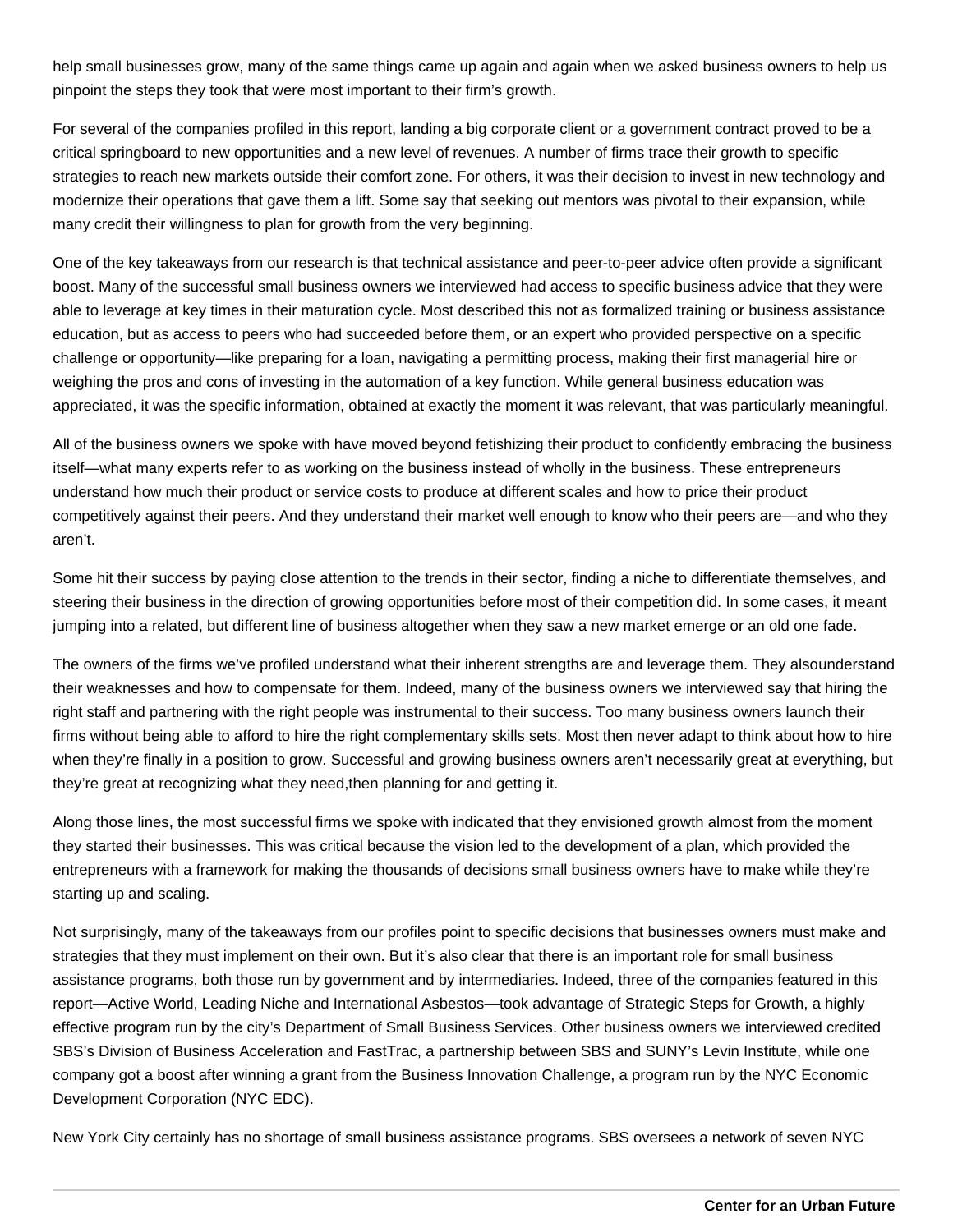Small Business Solutions Centers, with at least one in every borough. SBS programs like NYC Small Business Express and the Division of Business Acceleration help companies navigate the process of applying for permits and licenses and understand rules and regulations. Earlier this year, SBS launched the Immigrant Business Initiative, a partnership with Citi Community Development that works with community based organizations to help immigrant-owned businesses start and expand. Meanwhile, NYC EDC has expanded its focus on small businesses in recent years, including its pioneering Competition Thrive, which provides grants to organizations that help immigrant-run businesses.

The city is also home to eight Small Business Development Centers, which are funded by the United States Small Business Administration (SBA) and located at colleges and universities across the five boroughs—from Lehman College in the Bronx to York College in Queens. Meanwhile, the city boasts an array of small business intermediaries, from chambers of commerce and local development corporations to microfinance organizations like the Business Center for New Americans, Accion, Business Outreach Center, Project Enterprise and TruFund.

While many of these programs provide valuable services to small businesses, a disproportionate share of them are geared toward entrepreneurs starting new businesses. "If you divided technical assistance providers into pre-startup and poststartup, there is far more at startup," says Paul Quintero, CEO of the microfinance lender Accion East. "But the biggest bang for the buck is from existing businesses. They hire more people and pay more in taxes as opposed to the dreamers, where one in 100 might make it."

While it undoubtedly makes sense to have programs that support new enterprises, especially at a time when a growing number of New Yorkers are turning to entrepreneurship, this report concludes that the de Blasio administration should refocus its toolkit of small business programs to include more initiatives that help existing businesses to grow. At the same time, it should scale up some of the programs it already has geared toward existing firms, such as SBS's Strategic Steps for Growth.

The blueprint on pages 10 to 20 of this report offers more than 20 specific recommendations for what the de Blasio administration—as well as borough-wide economic development organizations, small business assistance groups and microenterprise organizations—could do to help more of the city's small businesses grow to the next level. Our ideas include sending counselors to more of the city's existing small businesses (rather than expecting small business owners to come to a handful of locations where technical assistance is provided), sponsoring opportunities for peer-to-peer learning, developing programs that help more small firms break into the corporate supply chain, expanding efforts to get small businesses to adopt technology, launching new programs to help immigrant-run firms reach customers outside of their own ethnic communities and expanding open-air markets, food festivals and other supports for food entrepreneurs.

Adopting these and other recommendations could help ensure that more of the city's great small businesses grow into medium-sized and large businesses, and spark a new wave of economic growth.

## [Click here to read the full report \(PDF\).](/pdf/Small-Business-Success.pdf)

This report was written by Mark Foggin, Nadia Zonis, Jonathan Bowles, Adam Forman, David Giles and Eva Bein; and edited by Jonathan Bowles. Additional research support from Eva Bein. Design by Ahmad Dowla.

This report was made possible by generous support from Citi Community Development. General operating support for Center for an Urban Future has been provided by the Bernard F. and Alva B. Gimbel Foundation and Fund for the City of New York.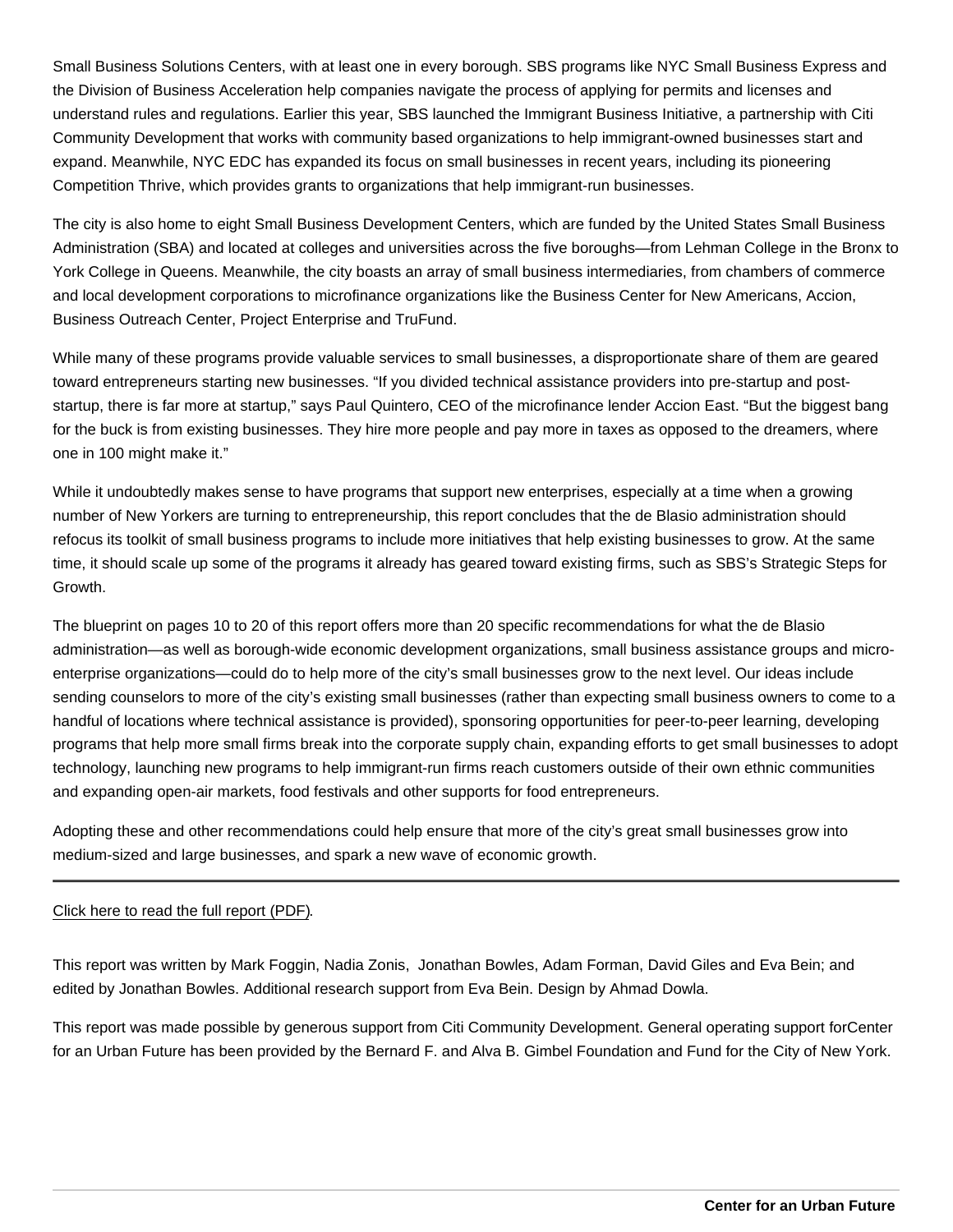## RELATED PRESS

## [How Adding Just One Employee Would Save the Econ](http://www.inc.com/jeremy-quittner/tiny-companies-can-be-biggest-drivers-for-growth.html)omy Inc., by Jeremy Quittner, November 04, 2014 [Using Supply Chains to Grow Your Busin](https://hbr.org/2015/11/using-supply-chains-to-grow-your-business)ess Harvard Business Review, by Daniel Isenberg and Timothy Coates, November 20, 2015 [NYC's small businesses increase in numbers but barely any expand, rep](http://www.amny.com/news/city-s-small-businesses-increase-in-numbers-but-barely-any-expand-report-1.9580164)ort says amNY, by Ivan Pereira, November 03, 2014 [Four Years After Sandy, NYC Businesses Still Need Help With Disaster Rea](https://nextcity.org/daily/entry/four-years-after-sandy-nyc-businesses-still-need-help-with-disaster-readine)diness Next City , by Johnny Magdaleno, October 28, 2016 [New study shows Staten Island small businesses tend to remain](http://www.silive.com/news/index.ssf/2014/11/post_978.html) 'small' Staten Island Advance, by Tracey Porpora, November 03, 2014 [Small Biz as Jobs Engin](http://www.wnyc.org/story/small-biz-jobs-engine/)e WNYC's The Brian Lehrer Show, November 03, 2014 [Small firms thrive but aren't expandi](http://www.crainsnewyork.com/article/20141118/SMALLBIZ/311169993/small-firms-thrive-but-arent-expanding)ng Crain's New York Business, by Elaine Pofeldt, November 18, 2014 [A Legislator's Laborator](http://www.bkreader.com/2014/11/a-legislators-laboratory/)y The Brooklyn Reader, by Robert Cornegy, November 24, 2014 [Marist Helps Small Businesses by Joining IBM Supplier Conne](http://hudsonvalleynewsnetwork.com/2015/08/26/marist-helps-small-businesses-by-joining-ibm-supplier-connection/)ction Hudson Valley News Network, by Kathy Welsh, August 26, 2015 [City Council Ends Term with Flurry of Oversight Hearin](http://www.gothamgazette.com/city/7328-city-council-ends-term-with-flurry-of-oversight-hearings)gs Gotham Gazette , by Grace Dixon, November 20, 2017 [Business at a breaking point: Owners struggle to survive as the city adds on more re](https://www.nydailynews.com/opinion/ny-oped-businesses-at-the-breaking-point-20191217-w2syxm3sfrfnnjywfjrzuoezpu-story.html)gulations New York Daily News, by Jessica Walker, December 17, 2019 [First Mandated Survey of Small Businesses Identifies Problems But City Points to Existing S](https://www.gothamgazette.com/city/8836-first-mandated-city-survey-of-small-businesses-identifies-problems)ervices Gotham Gazette, by Samar Khurshid, October 08, 2019 [With Bronx Businesses Under Siege, A Bill to Stabilize Commercial Tenant L](http://www.norwoodnews.org/id=19427&story=with-bronx-businesses-under-siege-a-bill-to-stabilize-commercial-tenant-leases/)eases Norwood News, by David Cruz, November 03, 2015 [BID Seeks Cure for Hospital Neighborho](https://www.nycitynewsservice.com/2020/02/bid-seeks-cure-for-hospital-neighborhood/)od